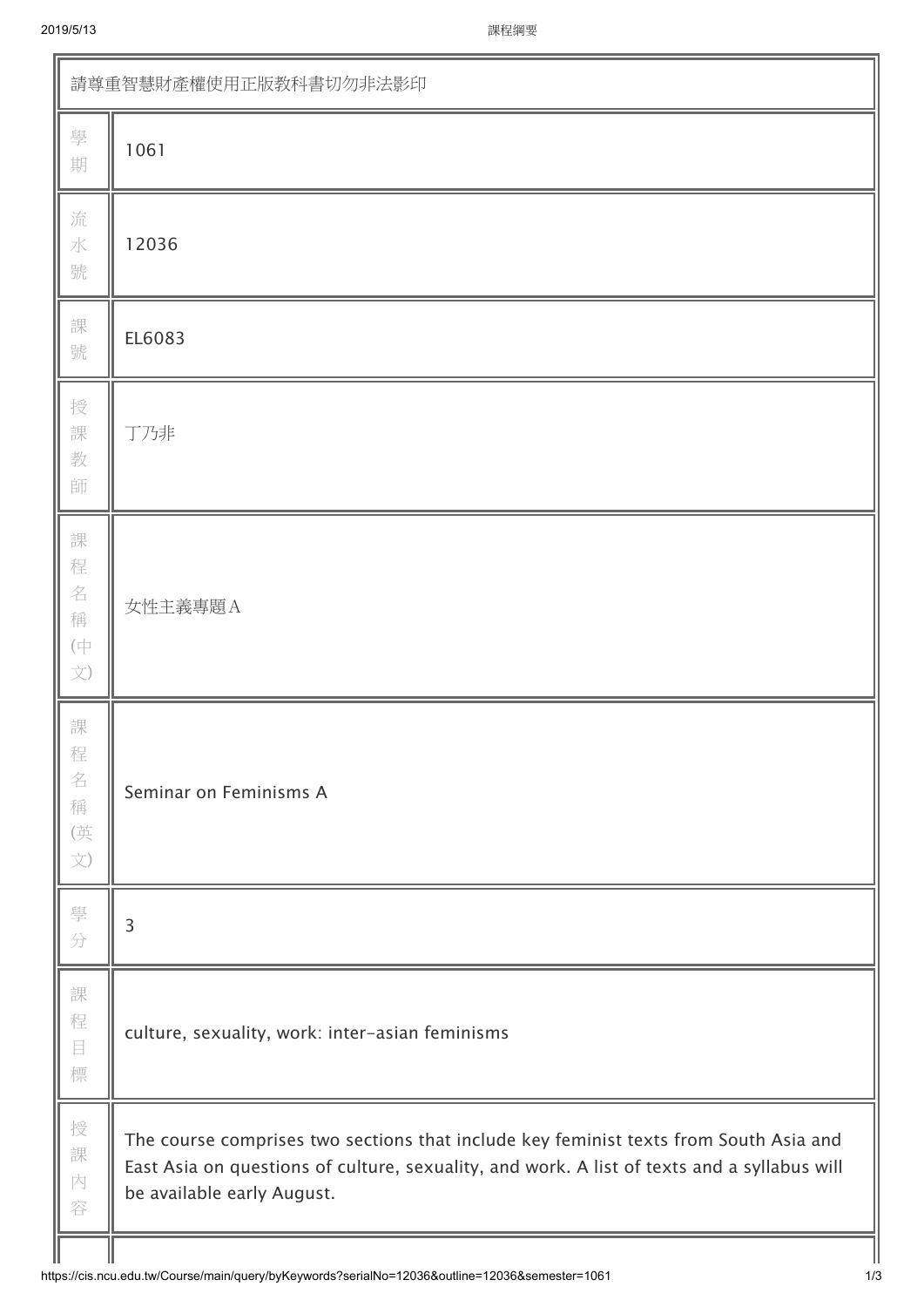|  | 2019/5/13                   |                                                                                                                                                                                                                                                                                                                                                                                                                     |         | 課程綱要                        |  |  |  |
|--|-----------------------------|---------------------------------------------------------------------------------------------------------------------------------------------------------------------------------------------------------------------------------------------------------------------------------------------------------------------------------------------------------------------------------------------------------------------|---------|-----------------------------|--|--|--|
|  | 教<br>科<br>書/<br>參<br>考<br>書 | Authors will include: Partha Chatterjee, Mary John, Tejaswini Niranjana, Kim Soyoung,<br>Kim Hyunmee, Josephine Ho, etc.<br>*If you plan to take the cource, the reader is available at Gaukuan.(高冠) Please read<br>before you attend the class. *<br>The syllabus of section one please see the download link.<br>https://www.dropbox.com/s/tumssym1r2zl3u6/2013%20fall%20feminisms%40interasia-<br>part%20one.pdf |         |                             |  |  |  |
|  | 授<br>課<br>方<br>式            | 講授 研討 其他                                                                                                                                                                                                                                                                                                                                                                                                            |         |                             |  |  |  |
|  | 評<br>量<br>配<br>分<br>比<br>重  | Weekly journals (30%), oral presentation (30%), final paper (40%)                                                                                                                                                                                                                                                                                                                                                   |         |                             |  |  |  |
|  | 辦<br>公<br>時<br>間            | 三5,四34                                                                                                                                                                                                                                                                                                                                                                                                              |         |                             |  |  |  |
|  | 課<br>程<br>領<br>域            | 文化研究                                                                                                                                                                                                                                                                                                                                                                                                                |         |                             |  |  |  |
|  | 跨<br>系<br>課<br>程<br>領<br>域  | N/A                                                                                                                                                                                                                                                                                                                                                                                                                 |         |                             |  |  |  |
|  | 系所核心能力                      |                                                                                                                                                                                                                                                                                                                                                                                                                     | 強度指數    | 評量方式                        |  |  |  |
|  |                             | 高級英文閱讀解析與寫作論述                                                                                                                                                                                                                                                                                                                                                                                                       | (4) 高   | 口頭報告/口試,專題研究報告(書面),出席/課堂表現, |  |  |  |
|  |                             | 文學文化知識素養                                                                                                                                                                                                                                                                                                                                                                                                            | (4) 高   | 口頭報告/口試,專題研究報告(書面),出席/課堂表現, |  |  |  |
|  |                             | 跨領域文本分析                                                                                                                                                                                                                                                                                                                                                                                                             | (5) 非常高 | 口頭報告/口試,專題研究報告(書面),出席/課堂表現, |  |  |  |
|  |                             |                                                                                                                                                                                                                                                                                                                                                                                                                     |         |                             |  |  |  |

https://cis.ncu.edu.tw/Course/main/query/byKeywords?serialNo=12036&outline=12036&semester=1061 2/3